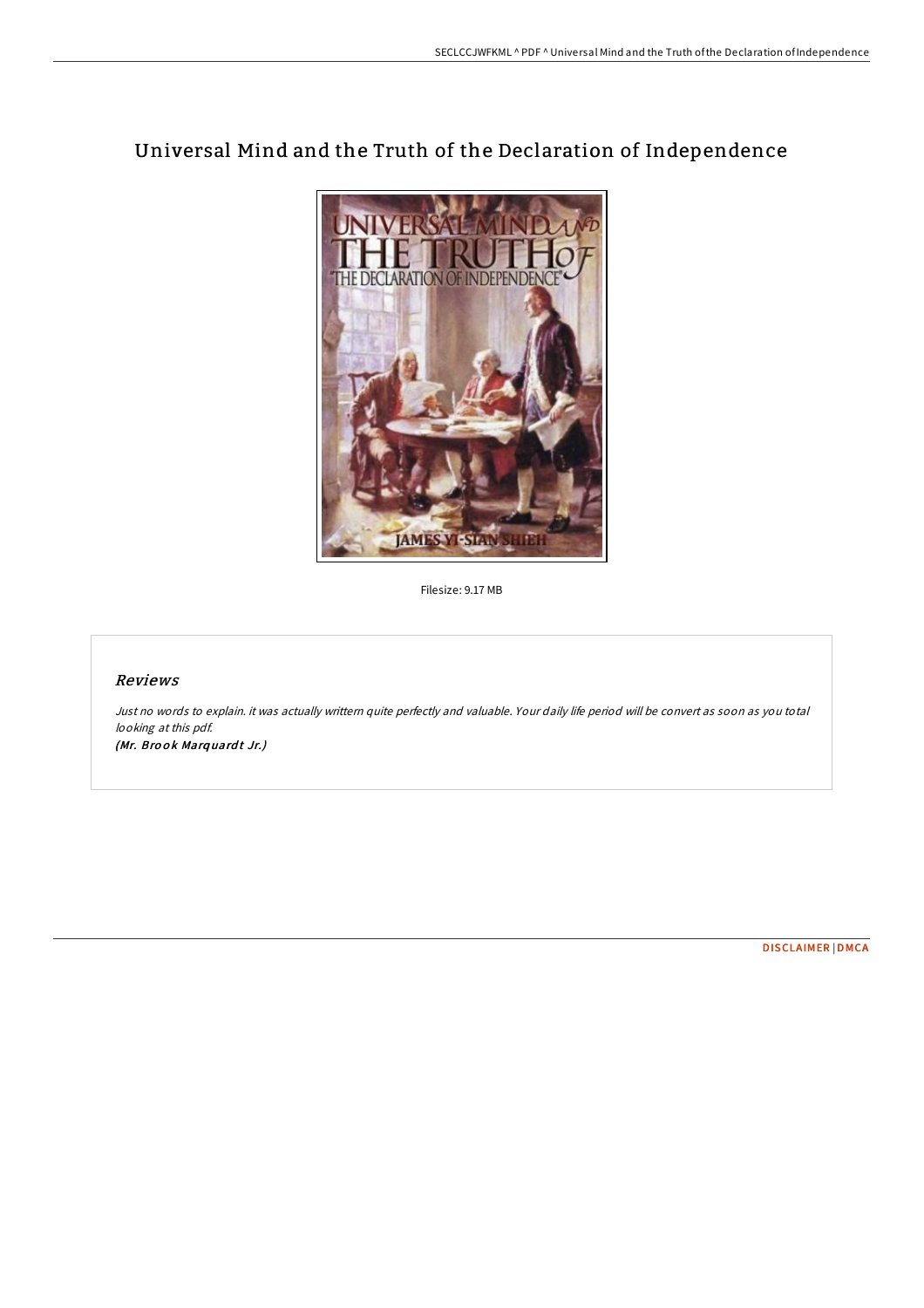#### UNIVERSAL MIND AND THE TRUTH OF THE DECLARATION OF INDEPENDENCE



**DOWNLOAD PDF** 

Xulon Press. Paperback. Condition: New. Dimensions: 11.0in. x 8.5in. x 0.2in.This Christian nonfiction book attempts to explain the significance of the Declaration of Independence to the United States of Americas foundation and future. The Declaration united the colonies of America against the British King by the tenet that all men are created equal. However, the country was still bound by the chains of slavery. By digging into history, Universal Mind and the Truth of The Declaration of Independence exposes details about our the U. S. government, leaders, and political structure that have been overlooked for years. There is a forgotten truth in the universal mind that we all possess, but we must unlock its potential. Because of self-desires, there is not unity among men. All men are created with a universal mind, and therefore are created equally by God. Thomas Jefferson was a great man and leader of our country when it was newly founded, however he lacked the other half of the truth, which inhibited his actions. Since he was not aware he was in the inherited bondage of slavery and the ground state zero of Position in the Truth in the State of Nature. Christian theology, Christian history, American government, Civil War, Revolutionary War, Civil Rights, racism, Dr. Martin Luther King Jr. , George Washington. This item ships from multiple locations. Your book may arrive from Roseburg,OR, La Vergne,TN. Paperback.

 $\mathbb{R}$ Read Universal Mind and the Truth of the De[claratio](http://almighty24.tech/universal-mind-and-the-truth-of-the-declaration-.html)n of Independence Online  $\overline{\mathbf{m}}$ Download PDF Universal Mind and the Truth of the De[claratio](http://almighty24.tech/universal-mind-and-the-truth-of-the-declaration-.html)n of Independence